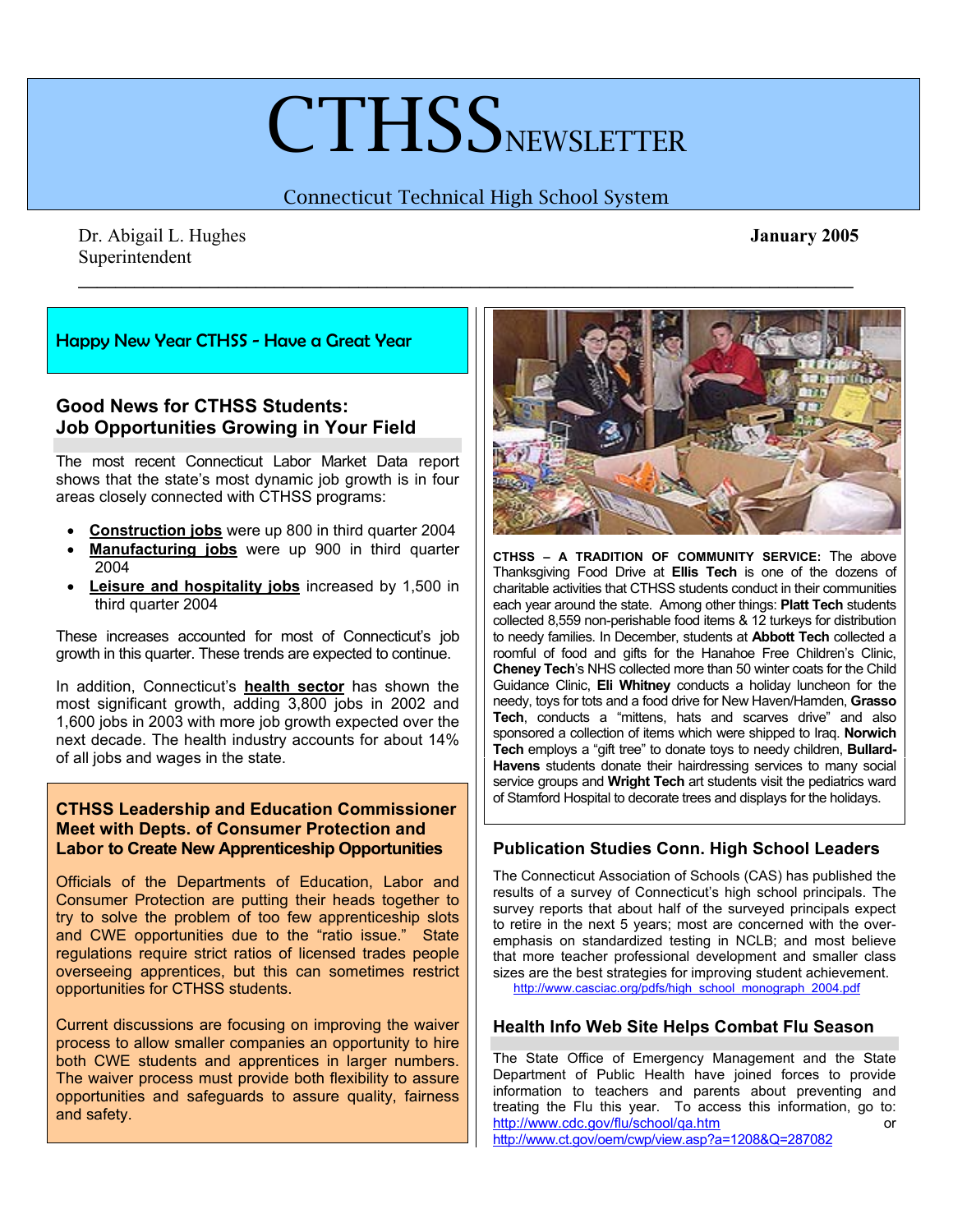

All of our Technical High Schools are focusing on ways to improve student performance on standardized tests. Here are some of the unique ways CTHSS teachers are helping students prepare for NOCTI testing:

#### Some examples at A.I. Prince:

(1). **CAPT and NOCTI are always mentioned together…it's like th**e **"horse & carriage."** 

(2). The school has increased **Guest Speakers,** particularly Hartford-area successful men & women of color.

(3). **H/BC developed a "Color Wheel" out of Play-Dough** to illustrate the mixing of primary and secondary colors.

(4). **Drafting students painted a mural** of different Trade instruments on the Theory Room wall.

(5). **Carpentry** built two NOCTI practice game boards: a **Wheel of Fortune** and a **Dart Board** (Bull's Eye gets the easier NOCTI question☺);

(6). **Culinary had a Pumpkin Carving Contest** to practice the

demonstrations of "food handling."



NOCTI "proper use of The Theorem Knife skills and students<br>also gave up a Saturday to serve 250 Saturday to serve 250 Seniors, which gave them additional practice<br>with required "table the settings" and practical with required "table  $\mathbb{R}$  settings" and practical

(7). **Masonry gives daily "time on task" exercises** (laying of bricks + other NOCTI knowledge-based skills) in a game format similar to **"Family Feud."** 

(8). **Machine Tech** has students involved in **CNC production work for a local company** and students convert mathematic-cal designs on paper to computerized design and follow through to create actual products/tools.

#### At Kaynor:

The principal's office prepares a **booklet** for every trade area giving student performance data including performance on **each skill area** of each NOCTI test. The booklet also contains information on test-taking skills, sample or model NOCTI preparation strategies and resources available such as www.nocti.org . Each trade shop then **uses the test data** to develop its own strategies for improving student performance on NOCTI and follows through. For a sample of the booklet, contact Gil Traverso.

#### At Oliver Wolcott:

Trade teachers are using many strategies to help students prepare for success on the NOCTI. Some are using **practice questions** during theory classes as daily quizzes or warm ups, others have broken down tasks to **review over the fall and winter cycles** so students will have an opportunity to revisit some things they haven't practiced since  $10<sup>th</sup>$  grade.

Here are five shops' ideas of how they prepare for this assessment:

**Health Technologies**: Students are **using role play** with scripts, actors and critics to review possible performance tasks and written test content. (DH Donna Alfano)

**Graphics**: This is the first year for Graphics participation in NOCTI. Each day students work on related tasks. Today students created practice business cards for the Jack Rabbit Printing Company, owned by Rick O'Shay. They also took some digital pictures of class members in front of the chroma key green screen. Students then downloaded **vacation destination photographs** and superimposed their images into the downloads, creating a composite. (DH, Mark Eucalitto)

**HVAC:** Seniors are divided into two teams and they compete using the NOCTI questions following the **rules of Jeopardy**. Students also practice doing the individual timed testing. (DH, Bill Tierney)

**Electronics**: This is the first time Electronics students will take the NOCTI so their teacher, Al Valetta, is working on helping students remain **stress-free, using lots of humor**, theory and fun kit building practice, along with a **sense of pride** that the shop will do NOCTI as a **TEAM**!

**Hairdressing/Cosmetology/Barbering:** Senior students will demonstrate proficiency in the scientific concepts in hairdressing/barbering techniques **by performing and explaining a pre-selected procedure** covering NOCTI and State Board licensing topics. All topics were chosen during Cycle 5 and will be presented (2 per day) during Cycle 7. (DH, Doreen Florio)

#### **High Honors for Emmett O'Brien Graduate…**

Dana Potak will be heading for flight school after he graduates from the U.S. Naval Academy in May. Dana remembers his years at Emmett O'Brien as a "terrific experience that prepared me for the future. I am lucky enough to be where I am today only because of the experiences I gained as a student at E.O.B." Congratulations Dana and Emmett O'Brien HS.



#### **Lesson Starters Set the Tone for Learning**

Central office staff are gathering best practices on some of the ways fellow CTHSS teachers are initiating classroom instruction with **schema activators.** Schema activators are designed to capture students' attention and engage them in the lesson through a unique and sometimes entertaining approach. Next month's issue will include an overview of lesson initiation strategies. To submit a schema activator that has worked for your class, send it by email to anne.druzolowski@po.state.ct.us

For CTHSS Culinary Arts' **Recipe of the Month**, go to: http://www.cttech.org/PRINCE/Technologies/culinary/yulelog/index.htm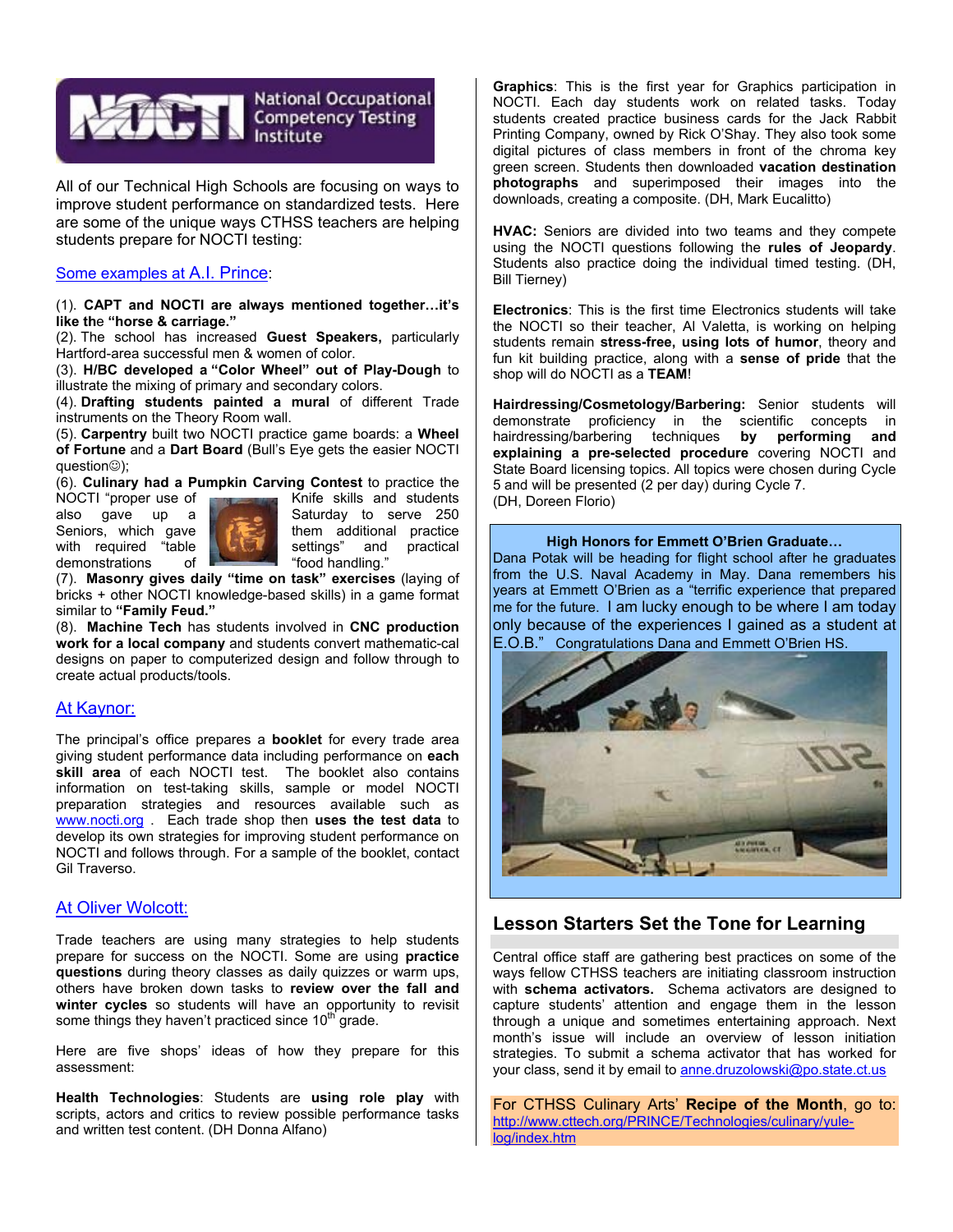#### **Wolcott Students Take Part in Regional WWII History Project through State Grant**

From December through June 2005, students from Oliver Wolcott will take part in a new interdisciplinary project facilitated by The Education Connection. Funded by the Connecticut State Department of Education interdistrict grants program, 11<sup>th</sup> graders will work with students from seven other high schools in the northwest corner of Connecticut to preserve the region's Oral History of WWII.

They will have the opportunity to meet and learn from veterans, historians, survivors, and others who lived through this historic period. Using multimedia such as audio, video, still photographs and text student teams will tell the stories of local members of the "Greatest Generation". Students will post their Oral Histories on a website for others to learn from.

#### **Prince Tech Students Get Start-up Ideas**

A group of students from A.I. Prince had the opportunity to participate for ten weeks in the "Road to Riches" **Entrepreneurial Seminar** presented by Financial Program Strategies. The students, primarily from the Culinary, Fashion and Graphics shops, and mentored by first-year plumbing instructor John Maida, traveled to New Britain High School every Tuesday afternoon from 3 - 5 to attend the course.

The eight students who completed the course developed a formidable team. They utilized the skills and creativity gained through their experience to start a business called "Baskets Express". The attractive business card they designed promised baskets for all occasions. They developed the "Baskets Express" display for the culminating event of the program at CCSU. The students offered approximately fifteen different types of baskets which were the hit of the evening. Sales were brisk.

#### **Help from Fellow Teachers is Available on CTHSS Staff Message Board System**

Teachers can communicate with their colleagues statewide on a wide variety of subjects on the teachers' message boards on the CTHSS internal web site.

This message board appears only on the CTHSS intranet site and is not accessible by the general public. **CTHSS trade and academic consultants** will review postings on the message boards at least once per week to make sure your questions are answered.

But teachers are encouraged to communicate with each other to get answers to questions and share perspectives on teaching and learning among themselves.

The message boards give teachers **an opportunity to share successful programs** and **effective solutions to common problems** and **to stay in touch with others** in the same discipline.

 To use the message boards, CTHSS staff should go to: http://vt6600i/forum/default.asp .

**Send newsletter entries to:** thomas.murphy@po.state.ct.us



*E.C. Goodwin's plan for a state-of-the-art campus will add over 54,000 sq. ft of new classrooms and facilities, renovate 127,000 sq. ft. of existing space and rebuild athletic facilities and parking areas.* 

**Many CTHSS construction projects** have been approved by the legislature and are awaiting contract award by the State DPW. Below is a status report on each project.\*

| School             | Project                                                                                 | Cost             | <b>Status</b>                             |
|--------------------|-----------------------------------------------------------------------------------------|------------------|-------------------------------------------|
|                    |                                                                                         | <b>SMillions</b> |                                           |
| Prince             | Major Renovation & Addition<br>+ Athletic Fac.                                          | \$60.45          | <b>Bids opened</b><br>12/15/04            |
| Abbott             | Major Renovation & 94,000<br>sq. ft. Addition, Rebuild<br>Athletic Fac.                 | \$44.25          | <b>Bid opening</b><br>01/12/05            |
| Cheney             | Major Renovation & Addition<br>+ Athletic Fac.                                          | \$43.3           | <b>Const. Starts</b><br>01/05             |
| Kaynor             | Major Renovation & Addition<br>+ Athletic Fac.                                          | \$54.52          | <b>Bid Opening</b><br>03/05               |
| Goodwin            | Major Renovation & Addition<br>+ Athletic Fac.                                          | \$54.54          | <b>Bid Opening</b><br>04/05               |
| Eli Whitney        | 118,000 sq. ft Addition &<br>Renovate 111,000 sq. ft.                                   | \$59.15          | In Design                                 |
| Norwich            | 70,000 sq. ft Addition &<br>Renovate 96,000 sq. ft.                                     | \$58.14          | In Design                                 |
| <b>Ellis</b>       | Major Renovation & Addition<br>+ Athletic Fac                                           | \$39.75          | In Design                                 |
| Wright             | Renovation of 200,000 sq. ft.<br>of classroom, trade fac.                               | \$31.19          | In Design                                 |
| Wilcox             | New Classrooms, Trade<br>Shops Athletic Facilities, &<br><b>Major Renovations</b>       | \$47.56          | Selecting<br>Architect                    |
| E. O'Brien         | New academic wing, Kitchen,<br>Expand trade wing, Athletic<br>Fac., Site Improve        | \$41.02          | Selecting<br><b>Architect</b>             |
| Platt              | New trade area, multi pur-<br>pose room, fitness center,<br>renovate shops & classrooms | \$45.36          | Selecting<br>Architect                    |
| Grasso             | New trade area, multi pur-<br>pose room, language labs,<br>renovate shops & classrooms  | \$48.17          | Selecting<br>Architect                    |
| Bullard-<br>Havens | Renovations to "A" Bldg,<br>New Field House, Athletic<br>Fields, Vehicle storage        | \$27.33          | <b>Seeking</b><br>Legislative<br>Approval |
| Windham            | Renovations to Existing Bldg,<br>New greenhouse,<br>classrooms, site improve            | \$42.05          | Seeking<br>Legislative<br>Approval        |

*\* Capitol project applications for Vinal and Oliver Wolcott go to the State Board of Education for review and approval in March/April 2005. Roof replacement projects at Emmett O'Brien and the Bristol Tech Ed Center began construction in December.*